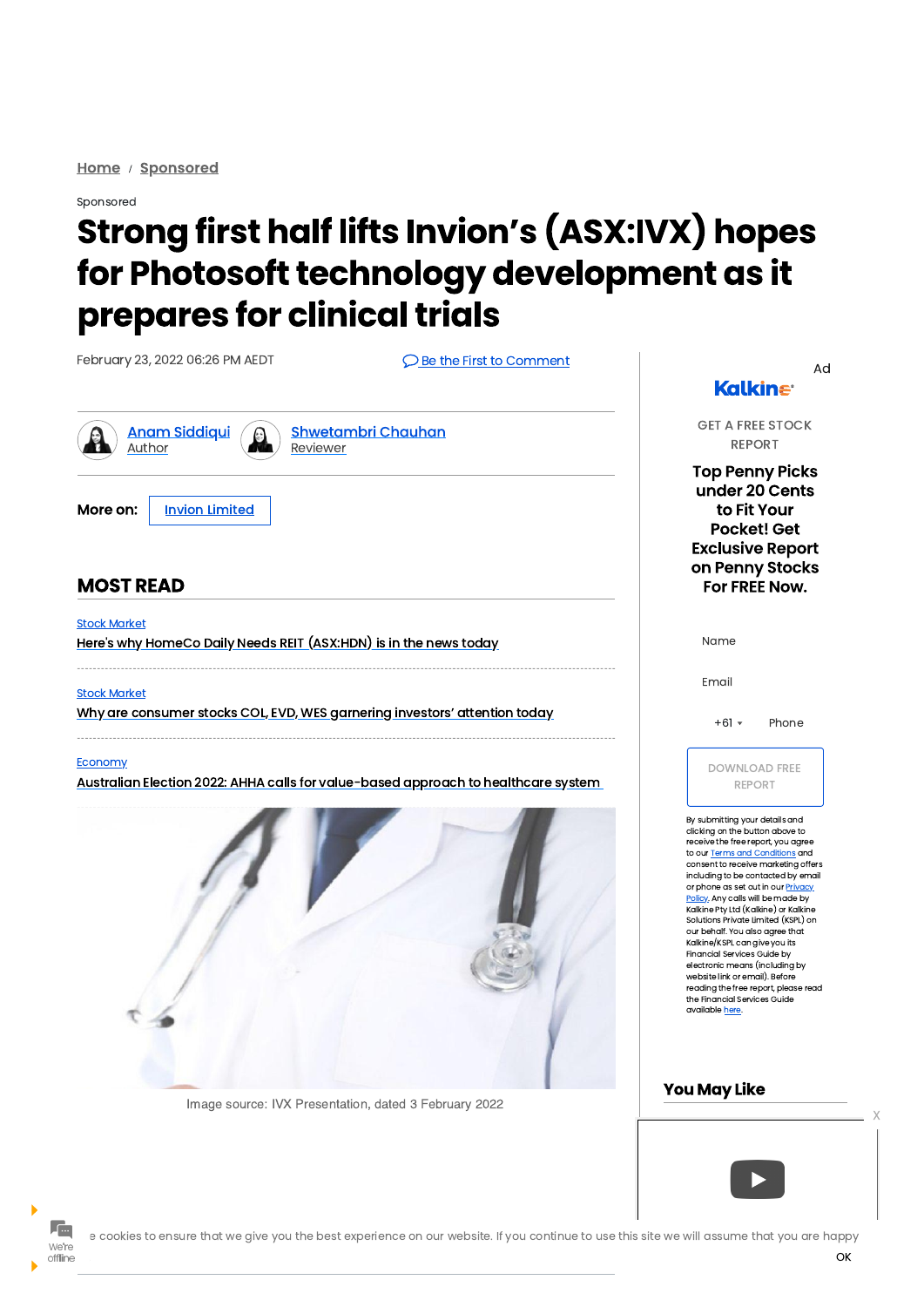# **Highlights**

- Invion's progress during the first half was marked by Proof-of-Concept studies, expansion of territories and AU\$12.1 million capital raising.
- Proof-of-Concept (PoC) studies showed a complete regression of  $\bullet$ triple negative breast cancer (TNBC) in vivo following INV043 treatment.
- Expansion of the exclusivity agreement with RMW Cho Group gives Invion access to markets with more than 2.8 billion people.
- The Company is making pre-clinical preparations with a view to initiating clinical trials in more than one indication in 2022.

Are You Looking for Compelling Stock Ideas from Diverse Sectors? Get Access to  $(\rightarrow)$ Kalkine's Investor/Resource Reports on a 7 days' Free Trial.

Invion Limited  $(ASX:IVX)$  has released its report for the first half of the financial year 2022, outlining major activities and significant developments by the life sciences company as it prepares to commence human trials later this year.

Invion is focused on the global research & development of Photosoft<sup>TM</sup> technology for the treatment of a range of cancers, atherosclerosis, and infectious diseases. During the reported period, the Company made significant progress in proving up its Active Pharmaceutical Ingredient (API) INV043 and expanding its exclusive rights to the technology across multiple markets.

GOOD WATCH: Invion expands Photosoft<sup>™</sup> technology territory for cancer and related diseases

# **Encouraging Proof-of-Concept study outcomes**

Invion's research partner and world-leading research organisation, Hudson Institute of Medical Research carried out the latest Proof-of-Concept (PoC) studies, highlighting a complete regression of triple negative breast cancer (TNBC) in vivo following INV043 treatment.

The pilot study used INV043 to treat immunocompetent mice that had been implanted with TNBC.

### Sponsored

**Have you tracked these 3** key developments from **Empire Resources** (ASX:ERL) in February 2022?

February 23, 2022 03:18 PM AEDT Mohammad Zaid

### **Cryptocurrency**

Ethereum exchange balance <u>at 3-month high. What does</u> <u>it mean for investors?</u>

February 23, 2022 05:32 PM AEDT Daniel Paul Johns

### **Economy**

**New Zealand central bank** raises OCR by 25 bps, says more tightening ahead

February 23, 2022 05:00 PM AEDT Manika

## **Communication Stocks**

<u>Spark (ASX:SPK) maintains</u> dividend as mobile drives revenue growth

February 23, 2022 04:20 PM AEDT Samta

### **Stock Market**

Coles Group (ASX: COL) in hot water as workers strike <u>over jobs and benefits</u>

November 19, 2020 03:22 PM AEDT **Kunal Sawhney** 





e cookies to ensure that we give you the best experience on our website. If you continue to use this site we will assume that you are happy OK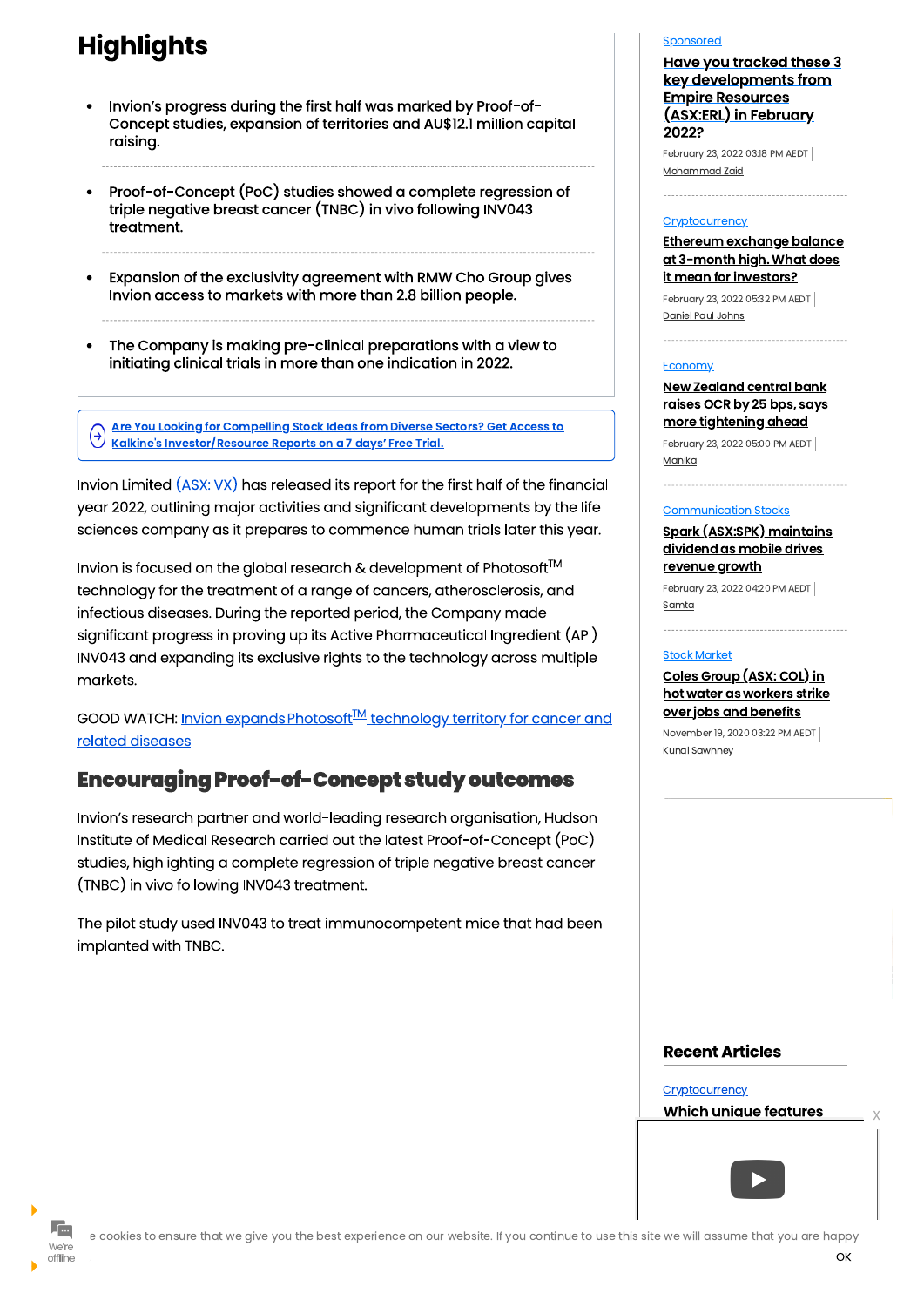

Source: IVX Presentation, dated 3 February 2022

Moreover, TNBC could not be re-established in treated mice, indicating that the treatment could have triggered an immune response. Further, there was no apparent scarring or other indication of prior tumour presence, and no evidence of either primary tumour or metastatic spread at autopsy.

# ALSO READ: All you need to know about Invion's (ASX:IVX) journey to develop cancer treatment

# **Expansion of territories widens Invion's footprint**

Another significant development in 1H FY22 was the expansion of the Company's exclusivity agreement with RMW Cho Group, the developer of Photosoft™ technology. The agreement will give Invion access to markets with over 2.8 billion people.

Under the new agreement, both parties will co-develop Photosoft™ for cancer and related diseases (Indications), pursuant to which Invion will gain exclusive distribution rights to the technology in Asia Pacific (Territory) for the Indications.

ALSO READ: A deep dive into Invion's (ASX:IVX) opportunities in cancer and AID space

# **Capital raising to advance Invion's endeavours**

Invion undertook a capital raising program including a share placement and a share purchase plan (SPP), raising AU\$12.1 million. The new shares were priced at 2.2 cents per share with one free attaching option for every two new shares. The options, exercisable at 4 cents, are due for expiry in 18 months from the issue date.

# **Australia sees strong** <u>wage growth in</u> December 2021 quarter

February 23, 2022 02:38 PM AEDT Akanksha Vashisht

## Cryptocurrency

**Crypto Catch: Bitcoin up** nearly 2%, regains US\$38k level

February 23, 2022 02:18 PM AEDT Daniel Paul Johns

# **Latest Videos**





**Understanding the** scope of mining industry! | Expert

3 ASX Defe **Stocks On** Investors'

The capital raised is planned to be used to fund the expanded agreement and working capital.

ALSO READ: Invion revs up Photosoft™ technology development with capital





**Fm** We're offline

Þ

e cookies to ensure that we give you the best experience on our website. If you continue to use this site we will assume that you are happy OK



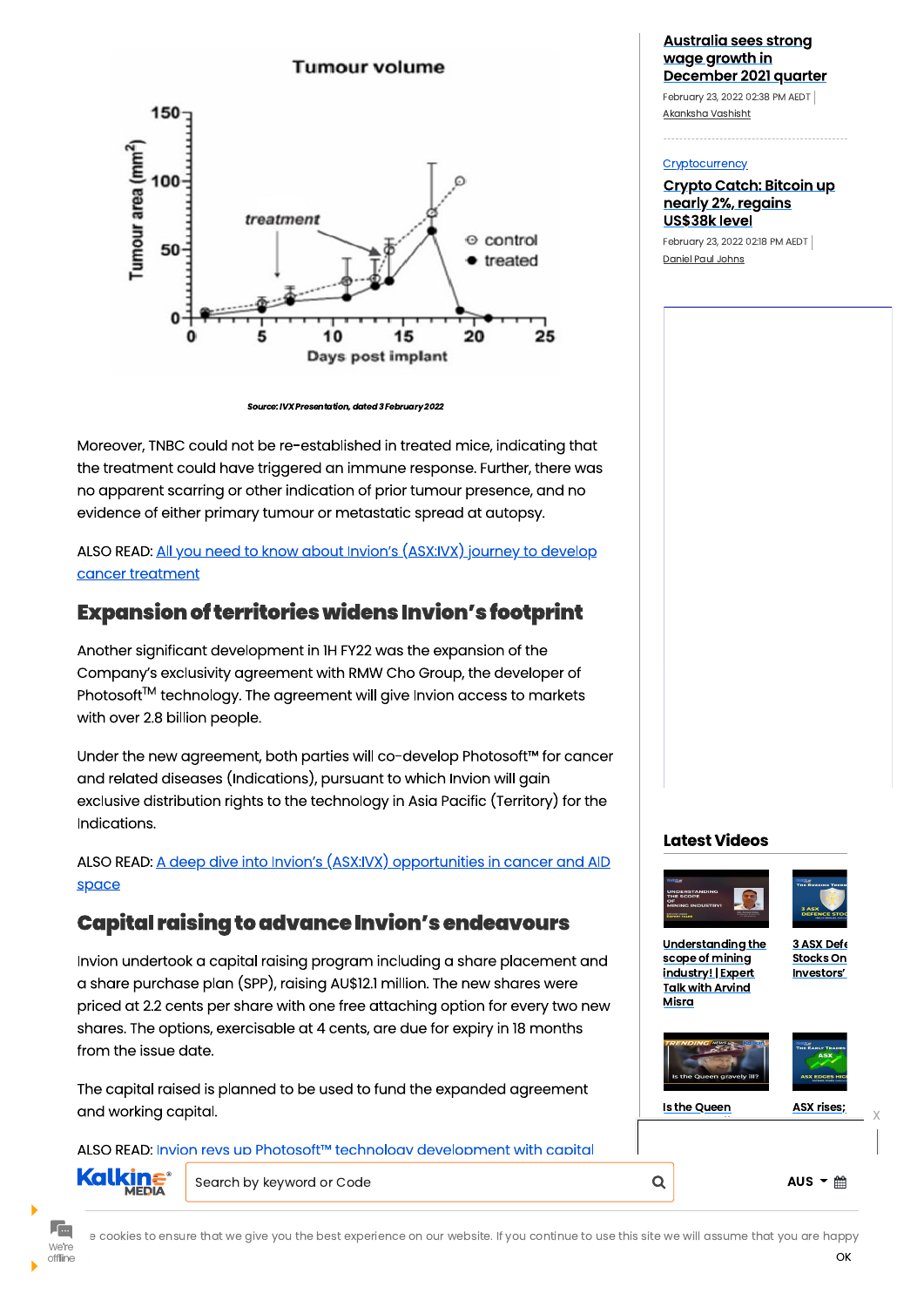Invion is leveraging its initial success in the preparation to commence clinical trials using its technology to treat cancers while also advancing its research into atherosclerosis and infectious diseases. Cancer remains the primary focus for the Company's clinical development.

The Company and its research partners, Hudson Institute and the Peter MacCallum Cancer Centre, are identifying target cancer indications for the clinical trials. Further details are expected before FY22 end.

Meanwhile, Hudson Institute is working on further PoC studies, including a larger TNBC study (primary tumour model) and a secondary study investigating the potential of INV043 using a metastatic model. The results from these studies are expected in the coming half year.

ALSO READ: Invion closes December quarter on firm financial footing and promising drug development outlook

The efforts would underpin the initiation of clinical trials on more than one cancer indication by the end of 2022. Initial clinical trials would focus on anogenital cancer and basal cell carcinoma (BCC), which accounts for most skin cancers in Australia.

Invion also expects to release findings from early-stage discovery work on atherosclerosis and infectious diseases in 2022. The results from this work will enable the Company to identify specific areas of the diseases to target before it commences proof-of-concept studies on the targeted indications.

IVX shares traded at AU\$0.017 on 23 February 2022.

# **Disclaimer**

**Read More** 

# **Speak your Mind**

Add a comment

| <b>Trending Words</b>                          |  |
|------------------------------------------------|--|
| <b>Factor Endowment</b>                        |  |
| <u> Aggregate Market</u><br><u>Value (AMV)</u> |  |
| Exchange-Traded<br><b>Funds</b>                |  |
| <b>Mutual fund</b>                             |  |
| <u>Macroeconomic</u><br><u>Indicators</u>      |  |
| <b>Chief Executive Officer</b><br>(CEO)        |  |

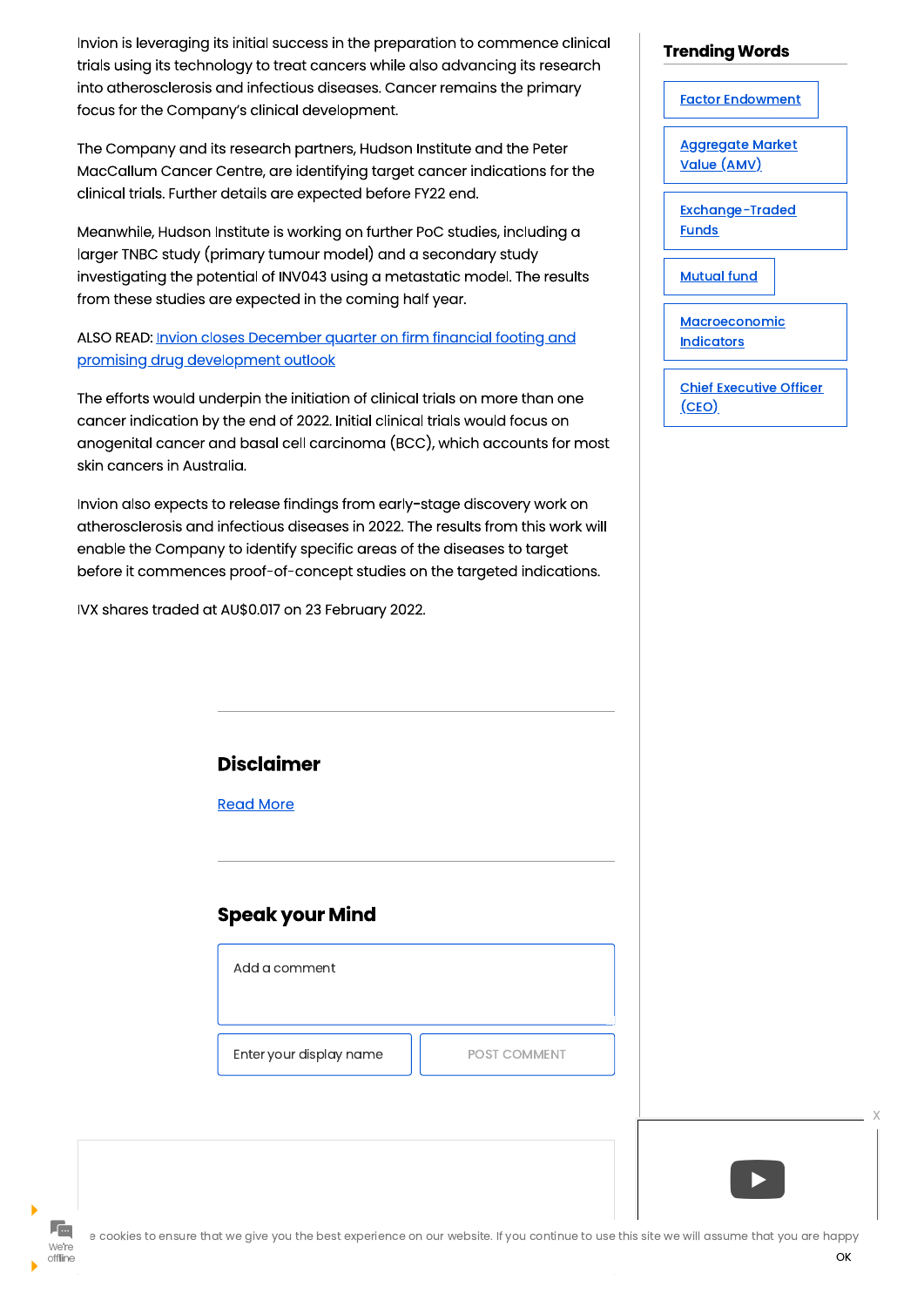# **Featured Articles**



#### Sponsored

**Strong first half lifts** <u>Invion's (ASX:IVX)</u> hopes for Photosoft technology development as it prepares for clinical trials

February 23, 2022 06:26 PM AEDT Anam Siddiqui



#### Sponsored

**How is Early Birds** helping businesses tap opportunities in 3D printing space?

February 23, 2022 11:41 AM AEDT Mohammad Zaid



### Sponsored

**Aguia Resources'** (ASX:AGR) Pampafos® beats chemical fertilisers; What's Ahead?

February 23, 2022 02:03 PM AEDT Anam Siddiqui



# Sponsored

**Aguia Resources** (ASX:AGR) kicks off infill drilling at **Andrade Copper** Project

February 23, 2022 01:58 PM AEDT Mohammad Zaid



### Sponsored

Ora Banda (ASX:OBM) looks to raise AU\$20 million under equity <u>raising</u>

February 22, 2022 08:01 PM AEDT Mohammad Zaid



### Sponsored

Gold hunt on cards for **King River Resources'** <u>(ASX:KRR) 2022 game</u> <u>plan</u>

February 22, 2022 06:39 PM AEDT Anam Siddiqui

# **TOP ASX LISTED COMPANIES**

**BHP Group Limited (ASX:BHP)** 

Wesfarmers Limited (ASX:WES)

Woodside Petroleum Limited (ASX :WPL)

Coles Group Limited (ASX:COL)

Sydney Airport (ASX:SYD)

Commonwealth Bank of Australia  $(ASX:CBA)$ 

Macquarie Group Limited (ASX :MQG)

Goodman Group (ASX:GMG)

Telstra Corporation Limited (ASX:TLS) Newcrest Mining Limited (ASX:NCM)

Amcor PLC (ASX:AMC)

**Australia and New Zealand Banking** Group Limited (ASX:ANZ)

Transurban Group (ASX:TCL)

Insurance Australia Group Limited  $(ASX: IAG)$ 

National Australia Bank Limited (ASX :NAB)

Fortescue Metals Group Limited (ASX  $:FMG)$ 

Rio Tinto (ASX:RIO)

 $\blacktriangleright$ 

Woolworths Group Ltd (ASX:WOW)

ResMed Inc (ASX:RMD)

Brambles Limited (ASX:BXB)

**Westpac Banking Corporation (ASX** :WBC)

Aristocrat Leisure Limited (ASX:ALL)

Scentre Group (ASX:SCG)

Santos Limited (ASX:STO)



e cookies to ensure that we give you the best experience on our website. If you continue to use this site we will assume that you are happy We're OK offline